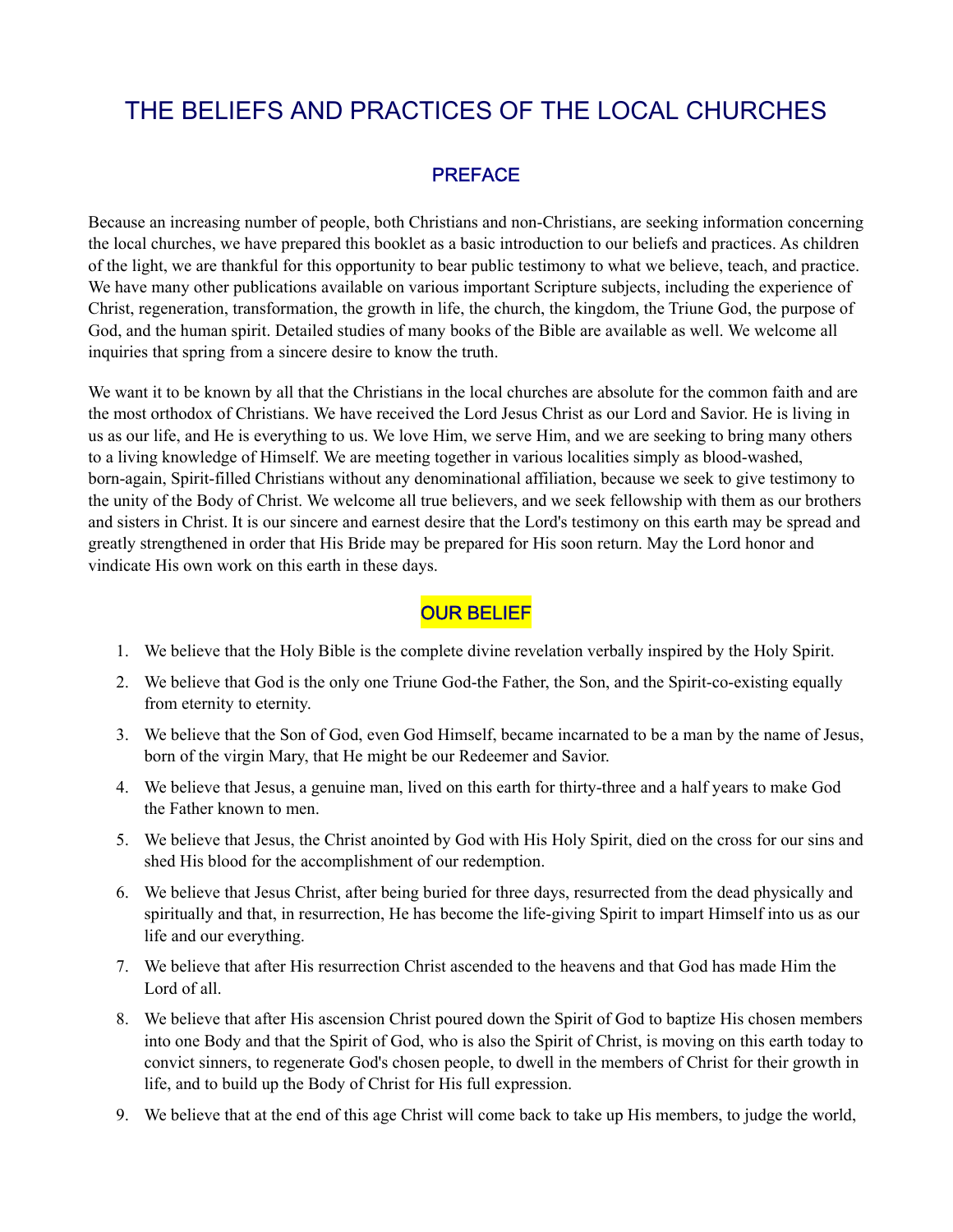to take possession of the earth, and to establish His eternal kingdom.

10. We believe that the overcoming saints will reign with Christ in the millennium and that all the believers in Christ will participate in the divine blessings in the New Jerusalem in the new heaven and new earth for eternity.

# **STANDING**

- 1. We stand on the Holy Scriptures, not according to any traditional interpretation, but according to the pure Word of God.
- 2. We stand on Christ, the living rock, the foundation stone, the Head of the Body, and the life and reality of the church.
- 3. We stand on the genuine unity of the Body of Christ. We are not sectarian, nor denominational, nor nondenominational, nor interdenominational.
- 4. We stand on the ground of the oneness of all believers in each locality; we recognize all the blood-redeemed and Spirit-regenerated believers in Christ as members of the one church in each city.

### **MISSION**

- 1. To preach the gospel of grace and of the kingdom to sinners that they may be saved.
- 2. To minister the life supply to believers that they may grow in Christ.
- 3. To establish the church in each city that the believers may become a local corporate expression of Christ in practicality.
- 4. To release the living and rich word of God from the Holy Scriptures that the believers may be nourished to grow and mature.
- 5. To build up the Body of Christ so that the Bride may be prepared for the coming back of Christ as the Bridegroom.

### **HOPE**

- 1. We hope that as many as are ordained by God to eternal life will believe in the Lord Jesus.
- 2. We hope that all regenerated Christians will seek the growth in life, not the mere increase of knowledge.
- 3. We hope that all seeking Christians will see the vision of the church and come into the practical church life in their locality.
- 4. We hope that the Lord will have a remnant of overcomers that His Bride may be prepared.
- 5. We hope that the coming back of the Lord will be hastened by our growth and that we may participate in the blessed rapture and in His coming kingdom.

# CONCERNING THE RECOVERY

We in the local churches are for God's recovery. A basic definition of what we mean by recovery is necessary for an accurate understanding of our testimony.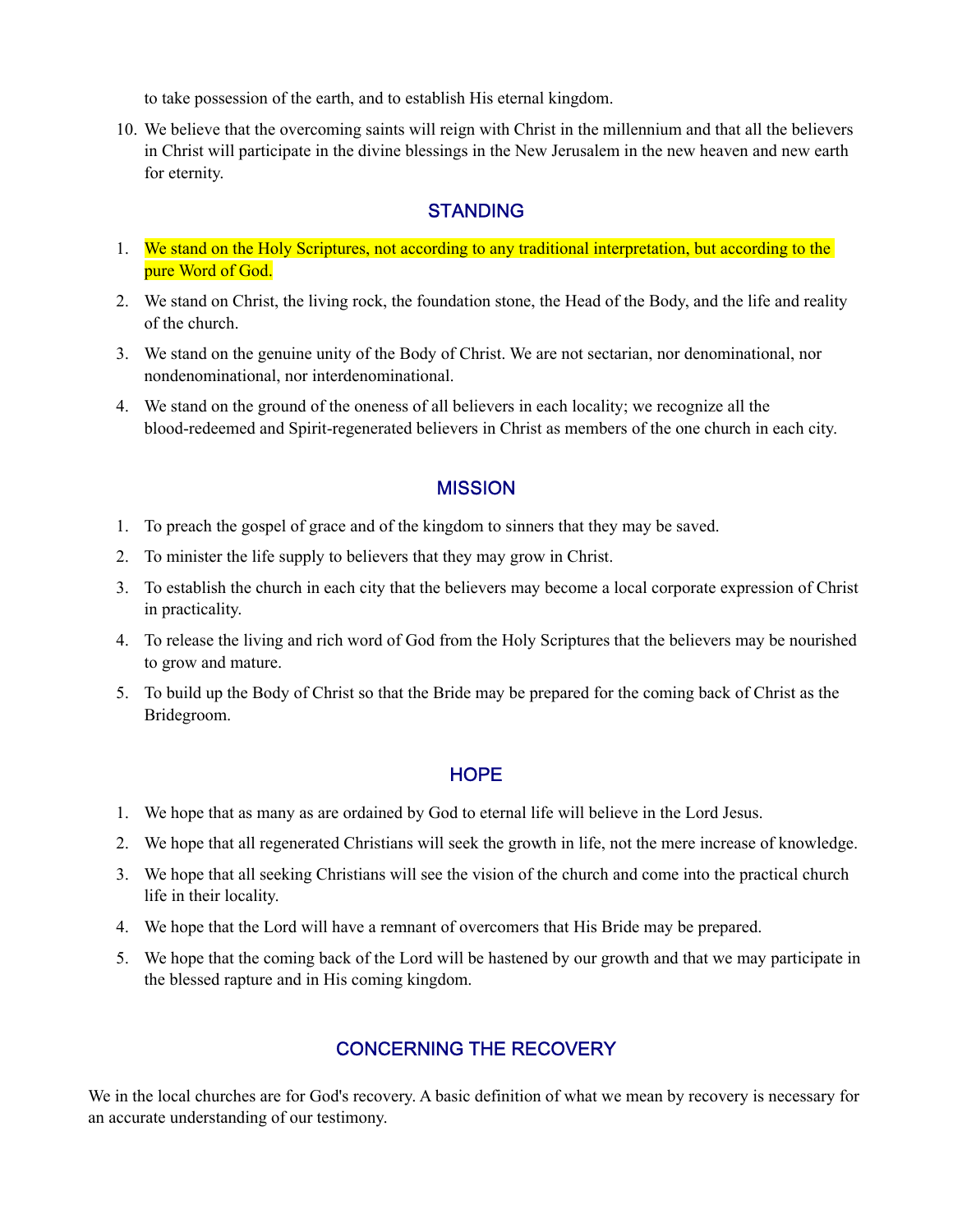The word "recover" means to obtain again something that has been lost, or to return something to a normal condition. "Recovery" means the restoration or return to a normal condition after a damage or a loss has been incurred. To say that God is recovering certain matters means that in the course of church history they have been lost, misused, or corrupted and that God is restoring them to their original state or condition.

Because the church has become degraded through the many centuries of its history, it needs to be restored according to God's original intention. Concerning the church, our vision is governed not by the present situation nor by traditional practice, but by God's original intention and by His unchanging standard as revealed in His Word. We regard the New Testament revelation of the church not merely as a historical antecedent, but as the norm for church practice in the present day.

God's recovery did not begin in the twentieth century. Although it is difficult to fix an exact date for its beginning, it is convenient to set it at the time of the Reformation. The recovery has gone through several stages since the Reformation, passing through the partial recovery of the church life in Bohemia under the leadership of Zinzendorf, moving on to the unveiling of the many precious Bible truths through the Plymouth Brethren, and then going on to the genuine experience of the inner life. Now it has reached its present stage with the establishment of genuine local churches as the expression of the Body of Christ.

In His recovery today the Lord is doing two things. He is recovering the experience of the riches of Christ, that is, the enjoyment of Christ as our life and our everything, and He is recovering the practice of the church life. These two matters go hand in hand, for the practical church life is the issue of the enjoyment of the riches of Christ. We in the Lord's recovery today testify that Christ is unsearchably rich, that He is the all-inclusive One for our enjoyment. Furthermore, we testify that the Lord has burdened us for the practice of the church life according to the revelation of the pure Word of God.

# CONCERNING SALVATION

In Christ God has provided for man a full and complete salvation. This full salvation includes our whole being: spirit, soul, and body. In God's salvation, man's spirit is regenerated, his soul is being transformed, and his body will be transfigured.

In order to be saved, one must have a living faith in the Person and work of Jesus Christ, the Son of God. Every genuinely saved one has what the Bible calls the "common faith" (Titus 1:4), which includes what we must believe in order to be saved: we must believe that the Bible is the complete divine revelation wholly inspired by God; that there is a unique Triune God, the Father, the Son, and the Spirit; that Jesus Christ is the Son of God incarnated to be a man; that Christ died on the cross for our sins, shedding His blood for our redemption; that on the third day He was bodily raised from the dead; that He has been exalted to the right hand of God and made the Lord of all; and that He is coming again for His own and to set up His kingdom on earth.

Eternal salvation is by grace through faith, not by our works.

In order to be saved, one must have a living contact with Jesus Christ. Therefore, in bringing unbelievers to salvation, we emphasize prayer and calling on the name of the Lord. According to Romans 10:9 and 10, if a man is to be saved, he must believe in his heart and confess with his mouth.

Once a person has been saved, he may have both the assurance of salvation and the security of salvation. Once we are saved, we are saved forever.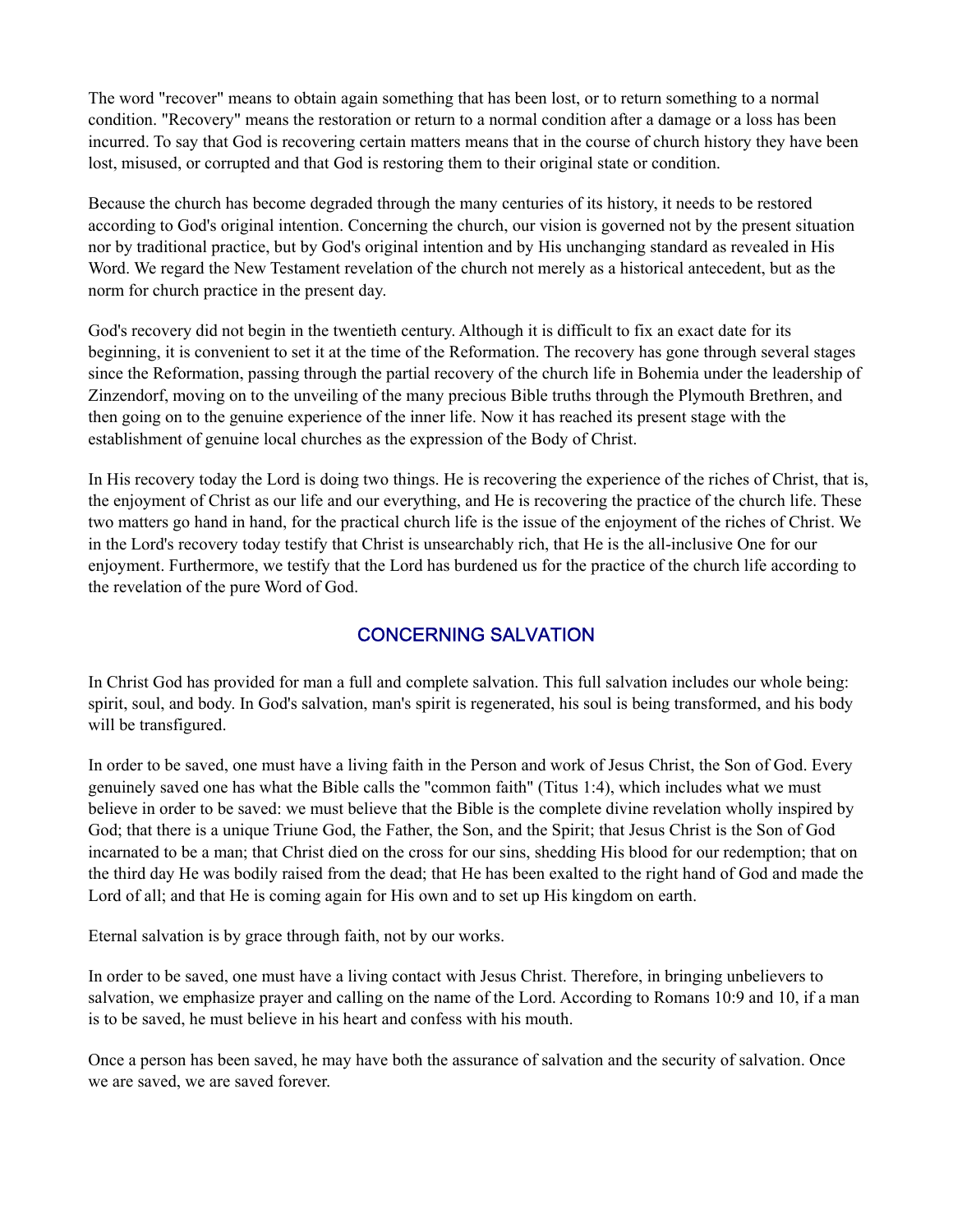# CONCERNING THE CHRISTIAN LIFE

REGENERATION: The Christian life begins with regeneration. To be regenerated is to be born of the Spirit in our spirit (John 3:6) through the redemption of Christ and thereby to have the life and nature of God imparted into our spirit. This makes our spirit alive with the very life of God.

SEPARATION: The true Christian life requires a proper separation from this corrupt and evil world. This

separation is not according to legalistic, man-made rules; it is according to the life and nature of the holy One who dwells within us. We are separated unto God by the redeeming blood of Christ, by the Holy Spirit, and in the name of the Lord Jesus. In order to live a proper Christian life, we must maintain such a separated position. Although we are not of the world, we nevertheless live a godly life in the world.

CONSECRATION: The Christian life is a life of consecration. To be consecrated to the Lord means that we

are utterly given to the Lord, not to do something for Him nor to become something, but to make ourselves available to Him as a living sacrifice so that He may work on us and in us according to His good pleasure. We consecrate to the Lord because we love Him and delight to belong to Him. We also recognize that we already belong to Him because He has purchased us with His precious blood. We in the local churches are living not for ourselves, but for God and for the fulfillment of His eternal purpose.

LOVING THE LORD: In our Christian life we emphasize loving the Lord. Above all else, God desires that we love Him. We testify that our Lord Jesus Christ is the altogether lovely One, that He has won our -hearts, and that we love Him, not with a love of our own, but with the very love with which He first loved us.

THE WORD OF GOD: The Bible occupies a very important place in our Christian life. All those in the local

churches are encouraged to read the Word in a regular way, even to read it through once a year. We read the Word, we study the Word, and we take the Word by prayer as spiritual food. All teachings, inspirations, and guidance which claim the Holy Spirit as their source must be checked by God's revelation in His Word. Although the Bible reveals the mind of God concerning so many, matters, to us the Bible is not primarily a book of doctrine; instead, it is mainly a book of life. We come to the Word not merely for knowledge, but, through a prayerful reading of the Scripture, to contact the Lord Jesus, who is Himself the living Word.

PRAYER: The Christian life is also a life of prayer. In prayer we enjoy sweet, intimate personal communion

with the Lord. By prayer we declare our dependence on God, our submission to Him, and our desire to cooperate with Him in the fulfillment of His purpose. All those in the local churches are encouraged to have a time of personal prayer every day.

THE EXPERIENCE OF CHRIST: We have seen from God's revelation in the Bible that the Christian life is

actually Christ Himself living in us. For this reason, we lay great emphasis on the experience of Christ. According to the New Testament Epistles, Christ is revealed in us, is living in us, is being formed in us, is making His home in us, is being magnified in us, and is becoming all in all to us. Instead of imitating Christ according to an outward pattern, we seek to live out Christ and to live by Christ by allowing the indwelling Christ to occupy our whole inward being and to express Himself through us in our daily living.

A CRUCIFIED LIFE: As genuine Christians, we are to live a crucified life. We are not ashamed of the cross of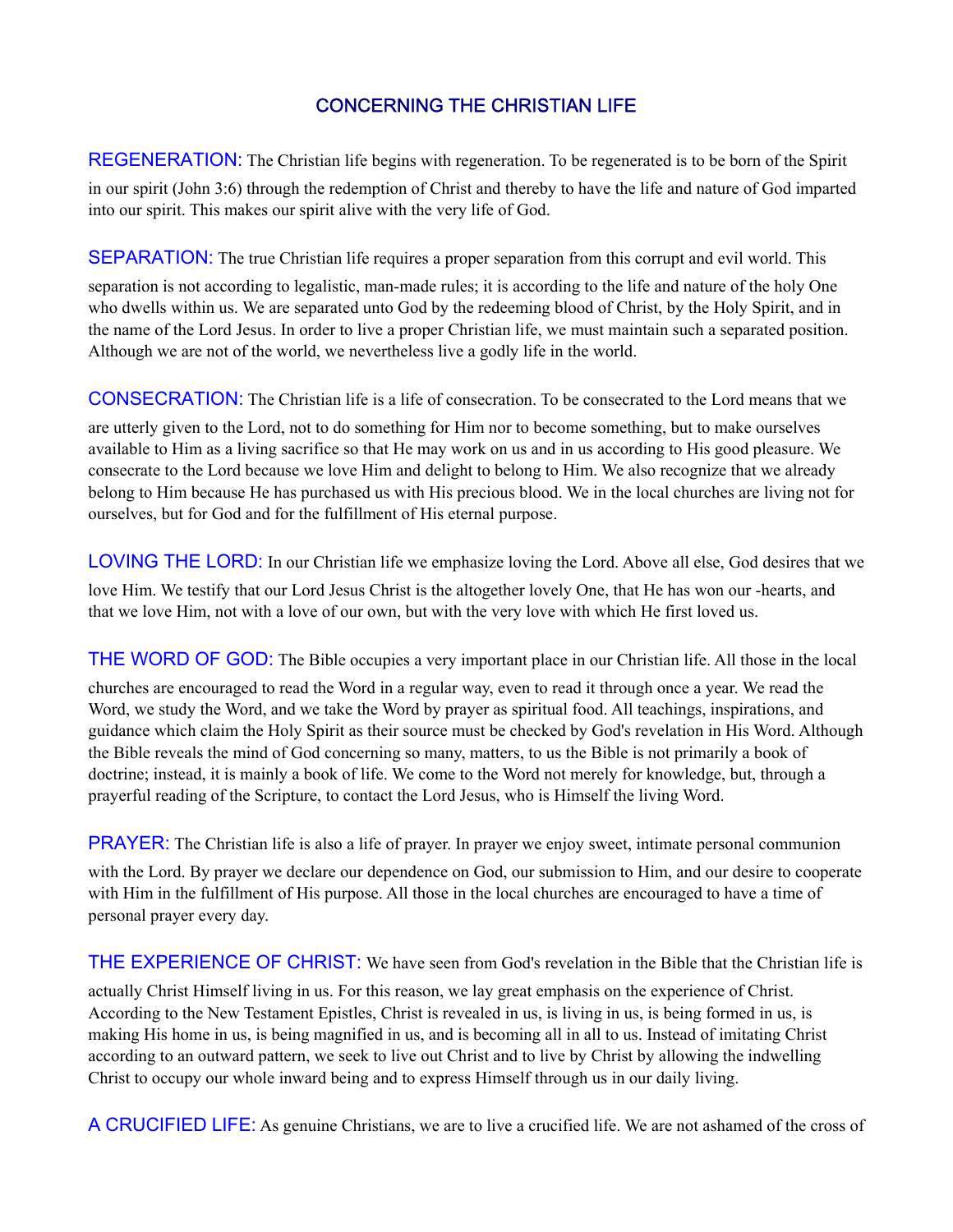Christ, and we do not shrink back from following the Lord along the narrow pathway of the cross. If we would truly experience Christ and live by Him, we need to experience daily the subjective work of the cross in our lives. We have seen something of the ugliness of man's fallen flesh in the eyes of God, and we agree with God's judgement upon it. Moreover, we have seen that both the self and the natural man are opposed to God. Therefore, we welcome the inward working of the death of Christ so that we may experience Christ and live by Him in the riches of His resurrection life.

NOURISHMENT: If we would live a normal Christian life, we need to be nourished daily with spiritual food

and spiritual drink. For this reason, we emphasize the partaking of Christ as our spiritual food and drink. In the Spirit and through the Word, we enjoy Him as our life supply. As He Himself said, "He that eateth me, even he shall live by me" (John 6:57). The Lord is the living bread, the bread of life, and the bread of God who came down from heaven to give life to the world (John 6:33, 35, 51), and we are nourished by Him day by day.

THE GROWTH IN LIFE: In the local churches we emphasize the fact that in the Christian life we should

grow normally in life. We are not content to remain spiritual infants. The divine life, like the human life, must have a normal development leading to maturity. Therefore, as seekers of the Lord, we pursue the growth in life. We desire to be a full-grown man to express the Lord, to represent Him with His authority, and to engage in spiritual warfare to defeat His enemy.

HUMAN LIVING: As Christians, we also live a normal human life, free from extremes and balanced in every

way. We desire that our entire being, spirit, soul, and body, be maintained for the glory of God. We seek to express the humanity of Jesus in all our relationships and bear a worthy testimony of Him in all walks of human life: at home, at school, in our neighborhoods, and at our places of employment. To us, the Christian life cannot be divorced from our daily human life. We find that the more we grow in Christ, the more truly human we become, and the more we enjoy in a practical way the uplifted, transformed humanity of Jesus.

THE SPIRIT: The Christian life is a life of walking according to the Spirit. To walk in the Spirit is to have our

living and our being according to the Spirit. Therefore, we need to set our mind on the Spirit and put to death the practices of the body (Rom. 8:6, 13). When we walk according to the Spirit, all the righteous requirements of God are fulfilled in us spontaneously. Only by living in the Spirit and walking according to the Spirit will the divine things revealed in the Scriptures become real to us. Hence, to be a normal Christian we must know the Spirit, live in the Spirit, and walk according to the Spirit.

TRANSFORMATION: Many Christians know of the regeneration of the spirit and the transfiguration of the

body, but they neglect the crucial matter of the transformation of the soul. Nevertheless the Bible says, "Be ye transformed by the renewing of your mind" (Rom. 12:2). Therefore, we recognize the need to be dispositionally transformed in our souls by the inward working of the Spirit of life. As we are transformed, an inward change takes place in our very being. As our soul is permeated with the element of God, it is purified and sanctified. It can thereby fulfill its God-created function to express the Lord who dwells in our regenerated spirit. This transformation of the soul is intimately related to our readiness to meet the Lord at His coming. Those who would dwell in His holy and glorious presence must not merely be positionally sanctified, but be dispositionally transformed. This transformation requires the operation of the cross negatively and the working of the Spirit of life positively.

TRANSFIGURATION: Finally, at the culmination of the Christian experience in life, our body will be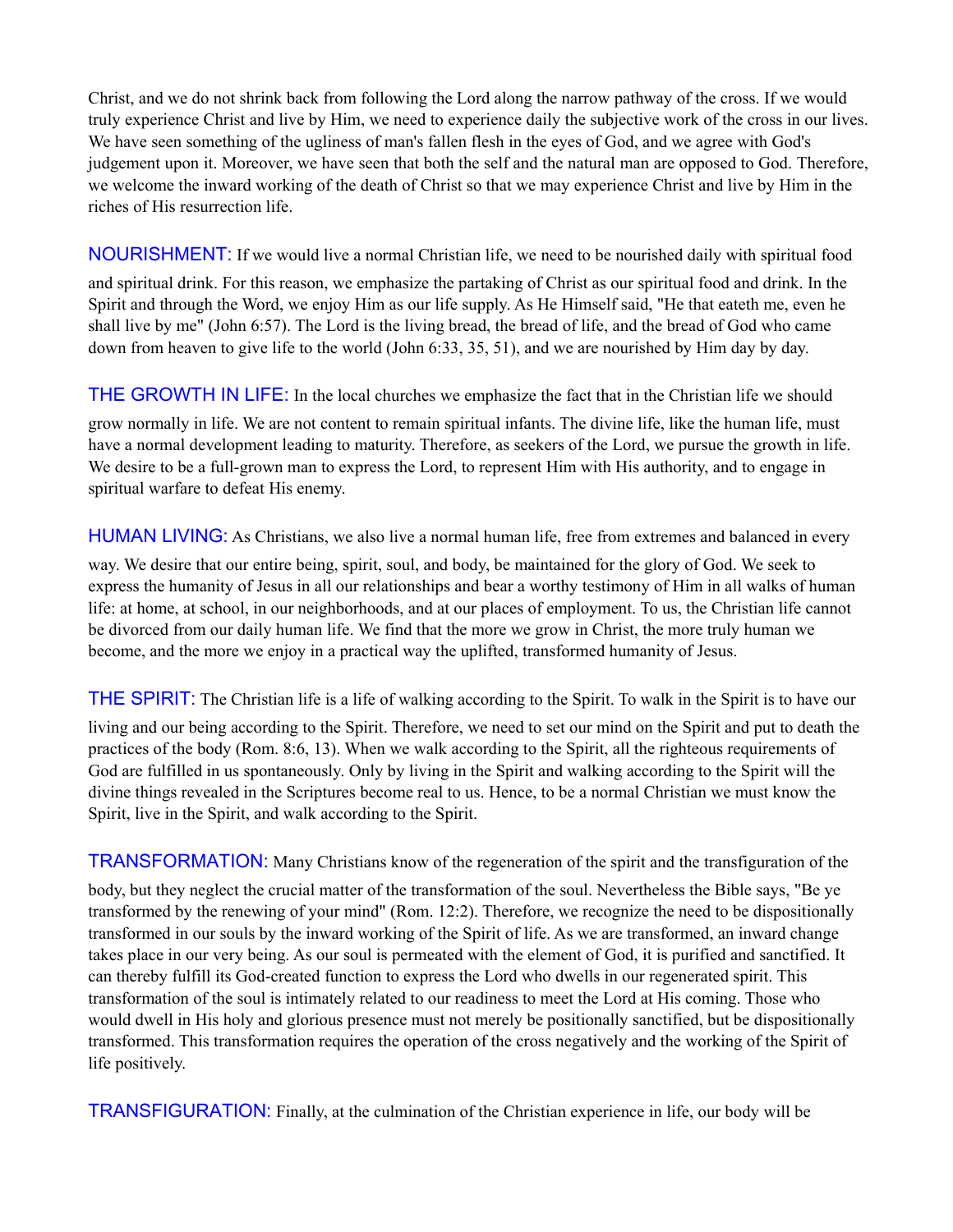transfigured and made like the Lord's glorious body (Phil. 3:21). In the Bible this is called the redemption of the body, the fullness of sonship. Therefore, the Christian life begins with regeneration, passes through transformation, and consummates with the transfiguration of the body.

### CONCERNING THE CHURCH LIFE

A CORPORATE LIFE: By its very nature the Christian life, which is the living out of Christ as life from

within us, is a corporate life. Many expressions in the New Testament confirm this: we are sheep in God's flock, we are living stones in God's building, we are branches in the vine, we are members of the Body of Christ. Although we remain individuals, as Christians we should no longer live individualistically, that is, caring only for our own interests, activities, and goals. On the contrary, God desires that we live a corporate life, conscious of the Body of Christ, mindful of the things of others, and concerned for the building up of the church. Therefore, we are experiencing a recovery not only of the normal Christian life, but also of the normal church life.

THE HEADSHIP OF CHRIST: In the church life we all need to honor the headship of Christ. We are the

Body, and He is the unique Head of the Body. No one and nothing can presume to usurp Christ's headship. We cannot tolerate any system, organization, or leadership that insults the headship of Christ. Among us there is no permanent, official, organized leadership. Furthermore, there is no hierarchy. Rather, all the members of the Body are encouraged to have direct fellowship with the Head and receive from Him all directions concerning their life and movements. We recognize no subheads, no intermediaries between Christ and the members of His Body.

FELLOWSHIP: Even as we honor the headship of Christ, we also enjoy the fellowship of the Body of Christ.

We recognize that, in Christ, we should no longer live in an individualistic way. On the contrary, we greatly value the fellowship among the members of the Body. How we enjoy the flow of life that circulates through the Body of Christ! We testify that this flow, this fellowship, is a blessed reality.

ONENESS: Another vital concern in the church life is the keeping of the oneness. Before He was crucified,

the Lord prayed that those who believe in Him would be one even as He and the Father are one. Therefore, we must diligently maintain the unique oneness of the Body of Christ, which is expressed in local churches established on the ground of oneness with all believers in a locality. We must care for the oneness; therefore, we must repudiate all division and abhor it. What a shame and a reproach to the testimony of the Lord is the divisive state of today's Christians! In the church life, we stand for the unique oneness of Christ's Body. In order to maintain this oneness, we meet as believers on the ground of oneness, we receive all believers according to the common faith, and we seek to grow in Christ so that we may be with Him in the Father and in the Father's glory, where we are perfected into one. We believe that the Lord's prayer in John 17 will be answered on earth and that as we are perfected into one, the world will believe and know that the Father has sent the Son.

MUTUAL CARE FOR ONE ANOTHER: In the practice of the church life, we care for the saints, the

believers in Christ, in a practical way. We delight to bear one another's burdens, to extend hospitality to visitors, to open our homes for fellowship, and to meet the practical needs of the brothers and sisters through loving service in the name of Christ. We encourage one another, refresh one another, minister Christ as life to one another, and build up one another. Our church life is not limited to meetings in our place of meeting; it goes on all the time.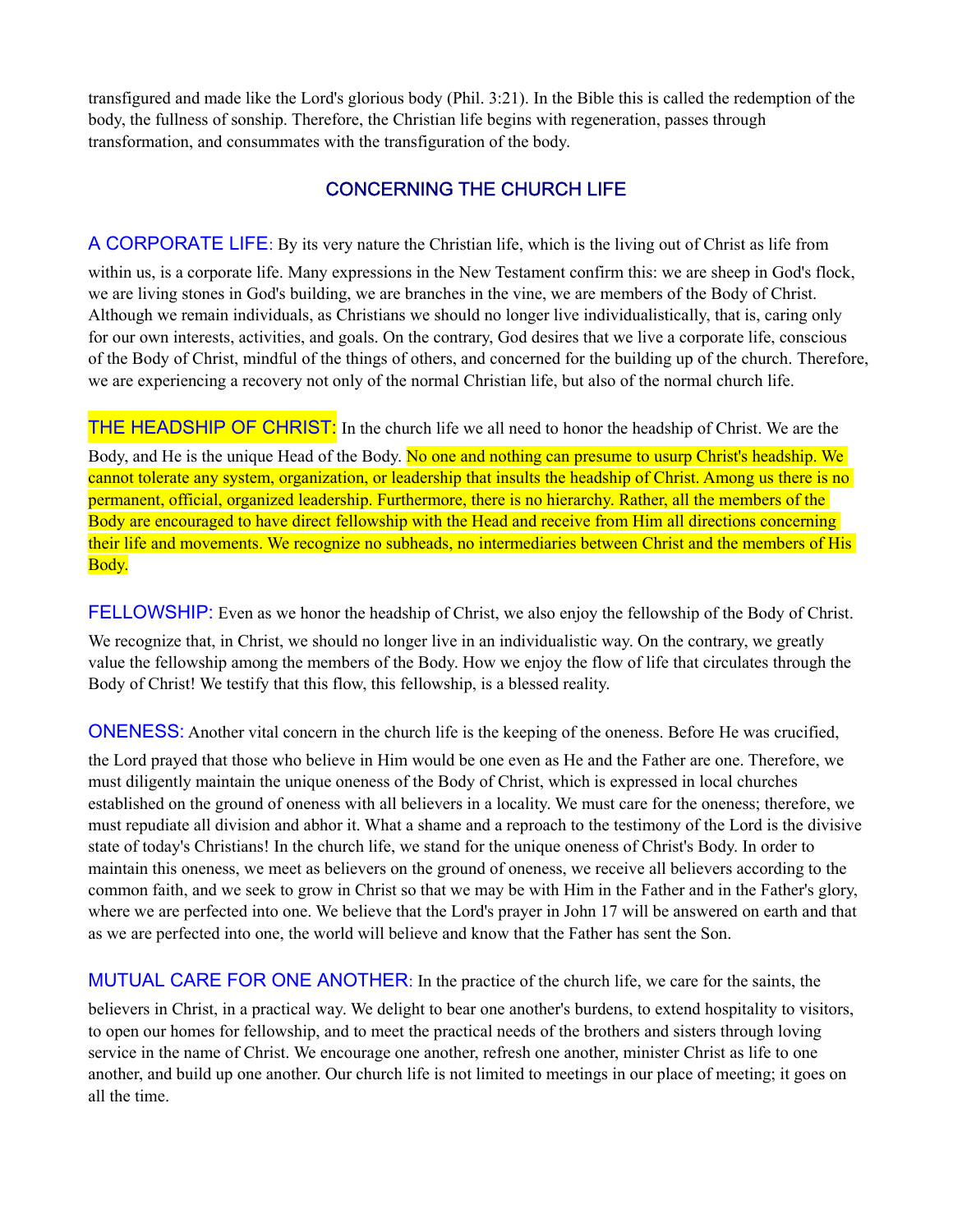THE CONSCIENCE: In the church life we also honor the conscience of others. This means that all the

believers in Christ have the liberty to follow the Lord according to their conscience and in the light they have received from God through His Word. There is no external control molding and manipulating our daily lives, and there is no authoritarian disregard of our conscience. There is no coercion nor compulsion. Rather, all are encouraged to deal thoroughly with their conscience in the sight of God and to maintain a conscience void of offense toward God and toward man. Thus, we care for our conscience and for the conscience of others.

MEETINGS: Because the church life is a meeting life, we usually have meetings several times a week. To us,

meetings are not a drudgery; they are an enjoyment. In the church meetings we are supplied, instructed, strengthened, encouraged, enlightened, inspired, equipped, built up, and commissioned by the Lord. In the proper church life there is a balance between the personal Christian life and the corporate meeting life. The personal time with the Lord cannot replace the meetings, and the meetings cannot replace the personal time. We delight to meet with Him individually, and we enjoy even the more meeting with Him corporately. We testify that in the church meetings the resurrected Christ truly is with us as we are gathered into His name.

THE FUNCTION OF ALL THE MEMBERS: In the church life every member of the Body can function.

Although we do not all have the same function, we all have a function, and the function of every member is appreciated. We absolutely repudiate the clergy-laity system as a strategy of Satan to frustrate the function of the members of the Body of Christ. In the local churches we have no clergy and we have no laity; rather, we are members of the Body, all of whom have the right to function according to their measure. Furthermore, we have no pastor and no janitor. All the saints may share in the meetings, and all may also partake of the cleaning service.

# **QUESTIONS**

Those interested in our beliefs and practices have directed a number of questions to us. Certain of these questions with brief answers appear below:

#### 1. What is the name of your church?

The local churches do not have a name. The only name we hold and honor is the name of the Lord Jesus Christ. To take any other name is to insult Him. The term "local church" is not a name; it is a description of the local nature and expression of the church, that is, the church in a locality. To print the words "local church" with capital letters is a serious mistake, for this gives the impression that our name is "local church." Just as the moon is simply the moon regardless of the locality over which it is seen, so the church is simply the church regardless of the locality in which it is established. When the church was established in Jerusalem, it was known simply as the church in Jerusalem (Acts 8:1), and in Antioch, the church was the church at Antioch (Acts 13: 1). Likewise, the practical expression of the church in Anaheim today is simply the church in Anaheim. As local churches, we meet in the Lord's name on the ground of genuine oneness.

#### 2. Who is your leader?

Our unique leader is Christ. We have no official, permanent, organized human leadership. Furthermore, there is no hierarchy of any kind and no worldwide leader. We regard no person as infallible, and we do not follow anyone blindly. On the contrary, we follow only those whose teaching and practice is in accordance with the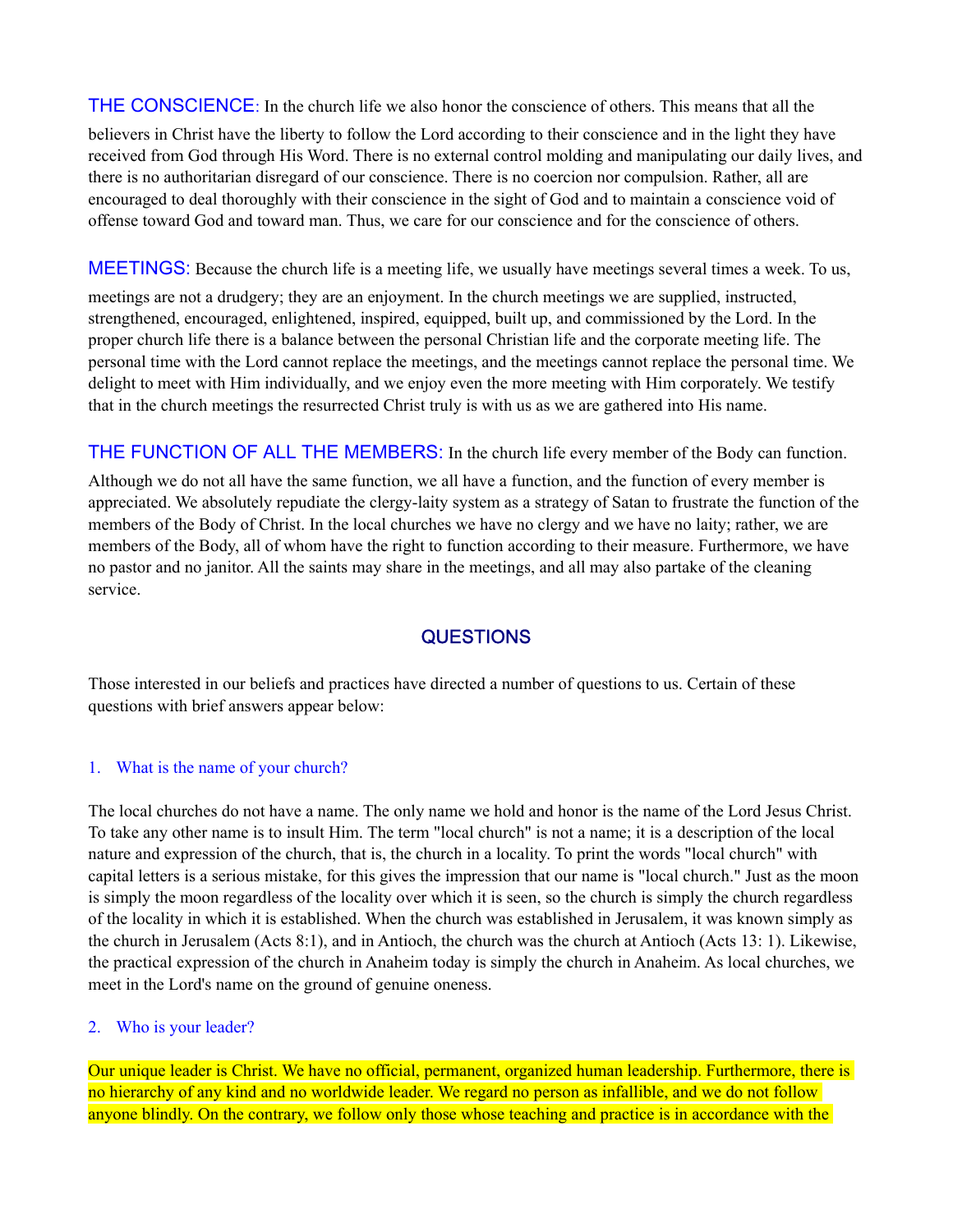truth of God's Word. Those who take the lead do not lord it over the saints, but rather shepherd them in love. Likewise, those who serve the Lord do not control the churches, but rather serve them as bondslaves of Christ in the ministry of the living Word.

3. Where is your headquarters?

Each local church is autonomous in its administration. Therefore, there is no central headquarters. No particular local church should be regarded as the head church or leading church. On the contrary, all the local churches share the same standing before the Lord.

#### 4. What do you do in your meetings?

We pray, praise, sing, give testimonies, and minister the Word. Every Sunday we have the Lord's table at which all the Lord's children are welcome to partake with us of the bread and wine. The church meetings are open, and all believers are free to participate.

#### 5. What is pray-reading?

The word "pray-reading" is a compound word that describes our practice of praying with the words of the Bible. We pray-read the Word in order to enjoy the life element contained in the Word; we thereby enjoy the Word as our spiritual food. We can testify after many years' experience that we are edified, strengthened, and inspired by praying with and over God's words in the Bible. However, the fact that we pray-read the Bible, repeating the words of Scripture in prayer to God, does not mean that we neglect the ordinary reading of the Scriptures or the careful study of the Word of God.

#### 6. What do you mean by eating and drinking Jesus?

This term is offensive to some today just as it was to the religionists at the time of the Lord Jesus. In John 6 the Lord said that unless we eat His flesh and drink His blood, we do not have life in us, for His flesh is the real food and His blood is the real drink. In our experience, Christ is the redeeming Lamb and the tree of life. In order to live by Him, we need to partake of Him as the Lamb and as the tree of life. Furthermore, the Lord is our living water. As we drink of Him, we are satisfied. Therefore, to eat and drink of the Lord is to receive Him in Spirit through the Word as our spiritual food and drink.

#### 7. What is meant by the term "the economy of God"?

The word "economy" comes from the Greek word oikonomia, which denotes a household arrangement; its meaning also includes a stewardship, an administration, and a dispensation, that is, a process of dispensing. When seen in the light of God's eternal purpose as revealed throughout the Scriptures, God's economy refers to God's divine arrangement to dispense Himself into us for the producing and building up of the church.

#### 8. Do you hold a modalistic view of the Trinity?

Certainly not! Modalism is heretical. Instead of teaching that the Three of the Godhead, the Father, the Son, and the Spirit, co-exist eternally, modalism claims that They are merely temporary manifestations of the divine essence. We believe according to the Bible that God is essentially three in one and one in three. We surely recognize eternal distinctions within the Godhead. However, our emphasis with respect to the Trinity is not on the doctrinal analysis of the nature of God, but on the dispensing of the Triune God into us as our life and our all.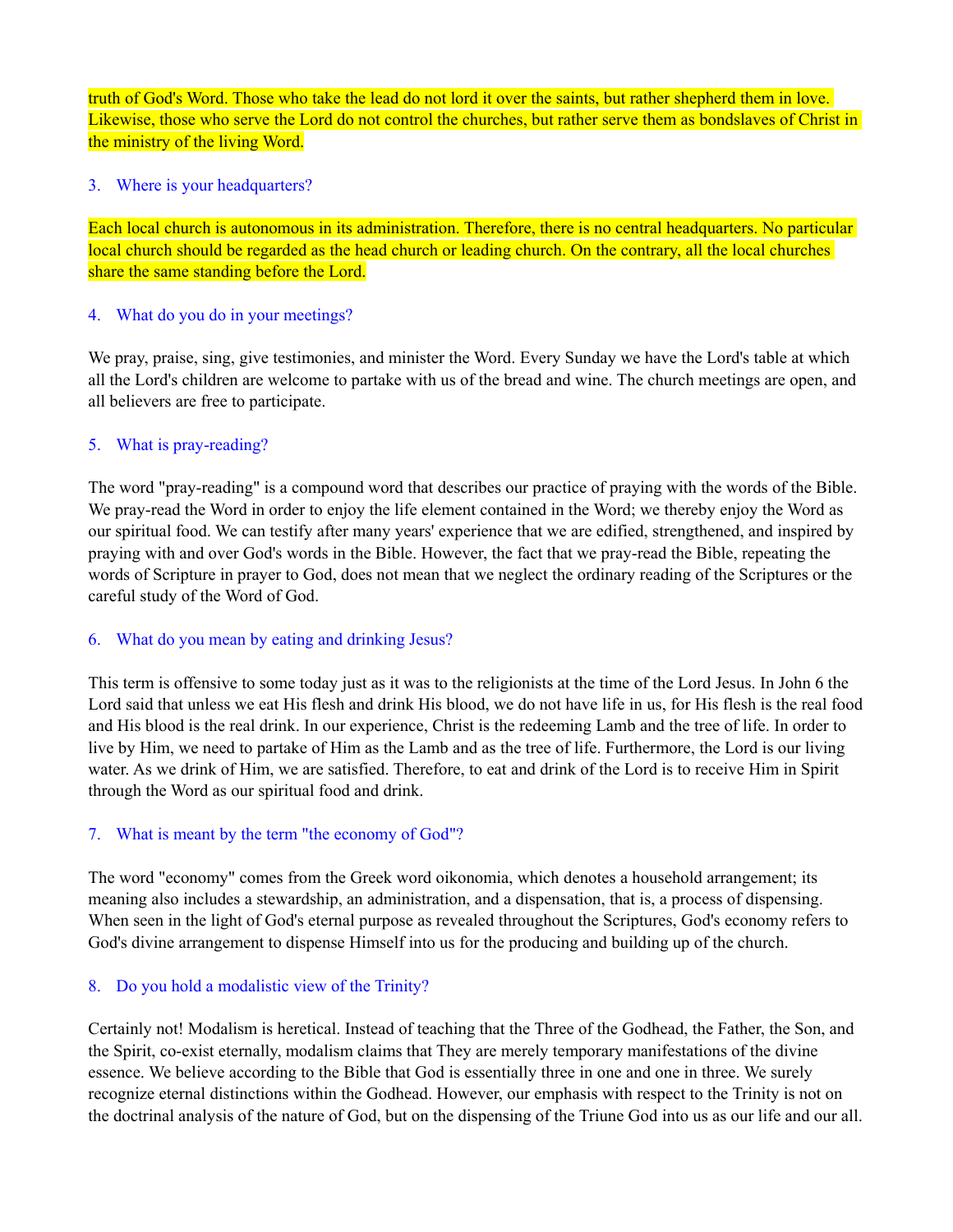Our orthodoxy concerning the doctrine of God must be determined by whether or not our teaching is in accord with the pure Word of God. When our belief concerning the Triune God is considered fairly in the light of Scripture, it will be found that we believe neither in modalism nor in tritheism, but in the revelation of the Triune God according to the pure Word of God.

#### 9. Do you teach that man is evolving into God?

Such an accusation, which has been made against us, is utterly false and without foundation. According to the Bible, we teach that God is dispensing Himself into man and that the believer is being transformed by and permeated with the element of God. The fact that, as sons of God, we partake of the life and nature of God does not mean that we become God Himself. Yes, the Triune God is being wrought into us and we are partaking of His very nature, but we are definitely not evolving into the Godhead.

#### 10. Do you teach that Satan is in man's body?

When man fell by eating the fruit of the tree of the knowledge of good and evil, sin, the nature of Satan, was injected into man's body and transmuted it into the flesh. The fall was not simply an outward transgression; it was also an inward poisoning and contamination of our very being. According to Romans 5 through 7, sin functions in our members as the virtual personification of Satan. Therefore, we may say that Satan as sin dwells in man's flesh. This does not mean, however, that Satan has no objective existence apart from man, for the Bible clearly refers to him as the spirit of the power of the air. Furthermore, the Bible reveals that fallen men are children of the Devil and that the Devil is their father (1 John 3:10; John 8:44). To be children of the Devil is to have the life and nature of Satan. In the sense of having within our flesh the life and nature of Satan we say, according to God's Word, that Satan in the form of sin dwells in man's flesh.

#### 11. What takes place at your trainings?

Ten-day trainings are currently held semi-annually in Anaheim. The content of each training is an intensified study of a book of the Bible or portion thereof.

#### 12. How are the local churches supported financially?

Each local church is supported by voluntary gifts from its members. The financial affairs of a local church are under the administration of that church. There is no financial accountability to any other church body. In this matter, as in all administrative affairs, the local churches are autonomous and locally governed. The members are encouraged to give in a way that is hidden and not ostentatious, according to the commitment they have with the Lord. No offerings are taken in the meetings, and there is very little talk of financial matters. A financial statement is available for examination by members. As far as financial affairs are concerned, the local churches are properly registered with the government as non-profit religious corporations.

#### 13. What is your attitude toward the historic, institutional Christian church?

We stand outside of and apart from historical, organized, institutionalized Christianity because we regard it as a system filled with unscriptural teachings and practices. For the sake of the genuine recovery of the church life revealed in the Bible, we meet together in the Lord's name on the ground of genuine oneness in the locality.

#### 14. What is your attitude toward other Christians?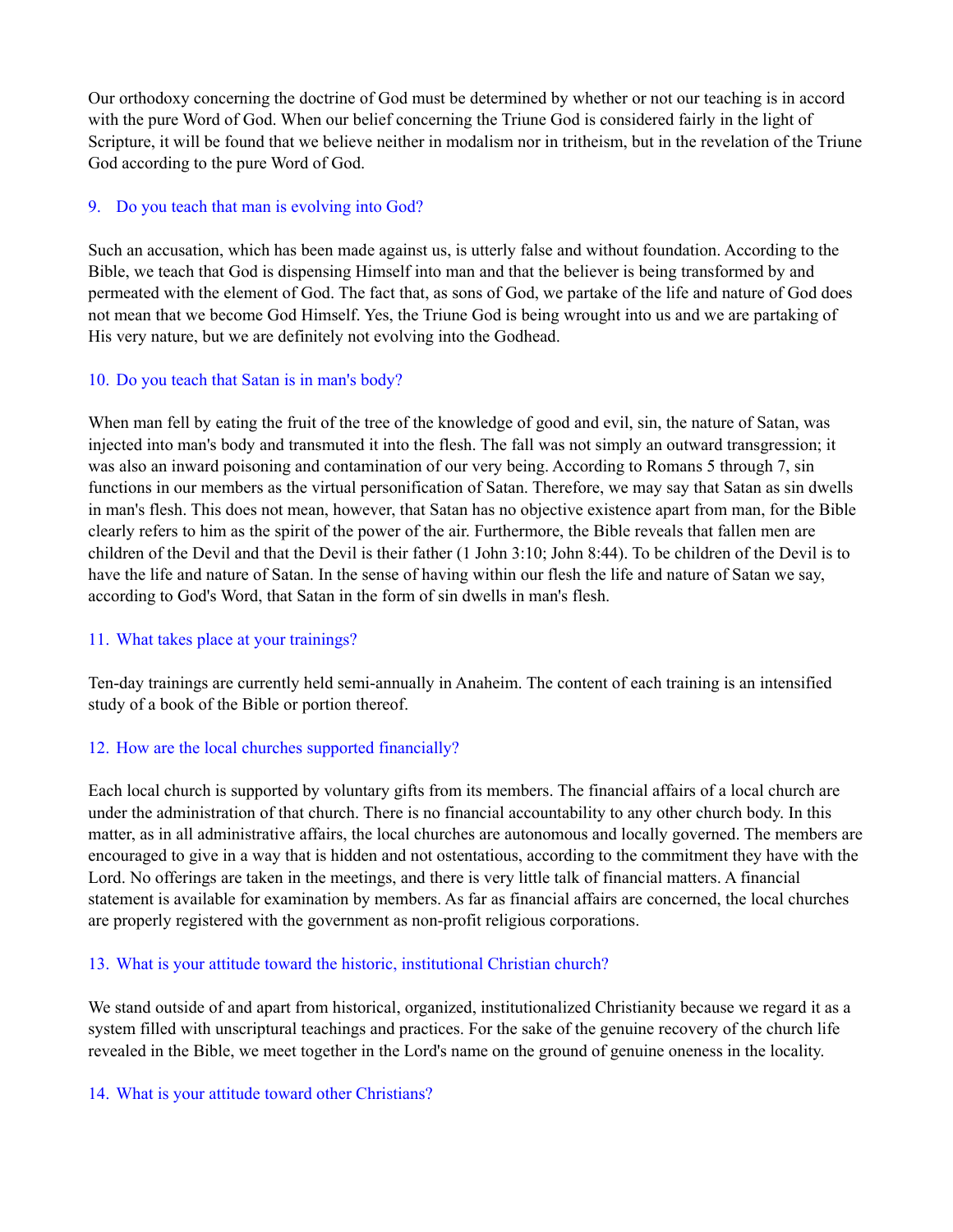We would like to make it emphatically clear that we neither believe nor teach that one must be in a local church in order to be a genuine Christian. We recognize that in the Roman Catholic Church, in the denominations, and in the independent groups there are many genuine blood-washed, Spirit-regenerated believers in Christ, and we receive them as our brothers and sisters in the Lord. All who have saving faith in the Lord Jesus are welcome to all our meetings, especially the Lord's table, where we testify of the oneness of the Body of Christ. Although we must, for conscience' sake, stand apart from organized religion, we do not stand apart from our brothers and sisters in Christ. In faithfulness to the Lord, we stand on the unique ground of the church for the sake of the Lord's testimony. But we do not take this stand with a narrow, exclusive, or sectarian spirit. On the contrary, we take our stand on behalf of the whole Body; we receive all believers even as the Lord has received us.

#### 15. What is your attitude toward the government?

According to the Bible, human government has been ordained of God to preserve peace and to maintain order. For the sake of conscience, all Christians are to be subject to the civil authorities. Therefore, we submit to all governmental authorities and are obedient to them, living as good citizens of our nation, state, and community. We are prepared to fulfill all our responsibilities toward the human government ordained of God.

### A WORD OF TESTIMONY

We wish to conclude with a word of testimony concerning our experience of Christ and our practice of the church life. We testify to all that the Lord is bringing us back to our first love for Himself, back to Himself as our life and our everything. We have come to know the Lord Jesus as the altogether lovely One, as the fairest among ten thousand. The most charming and attracting person in the universe, He has won our hearts and has drawn out of us a fervent love for Him and devotion to Him. As Mary broke the alabaster box and anointed the Lord, we desire to pour out ourselves upon Him. This desire is fittingly expressed in a stanza of a hymn written by a brother in one of the churches:

Precious Lord, my flask of alabaster Gladly now I break in love for Thee; I anoint Thy head, beloved Master; Lord, behold, I've saved the best for Thee. Dearest Lord, I waste myself upon Thee; Loving Thee, I'm deeply satisfied. Love outpoured from hidden depths within me, Costly oil, dear Lord, I would provide.

We testify that our hearts have been captured not by a teaching, nor by a practice, nor by a movement-we have been conquered by a wonderful person, even by Christ Himself. Above all else, we wish to bear testimony to God, to man, and to the principalities and powers that this lovely One is worthy of all we are and have. Our first responsibility and calling is to testify of Him by manifesting what He is in us and to us. May the Lord bring us all to the point where we can say with the Apostle Paul, "To me to live is Christ."

Along with the enjoyment of this unsearchable, all-inclusive Christ, we have the privilege of participating in the recovery of the practical church life. Today, by His mercy and grace, the Lord is bringing us back to the beginning, back to the enjoyment of Christ and to the practice of the church life.